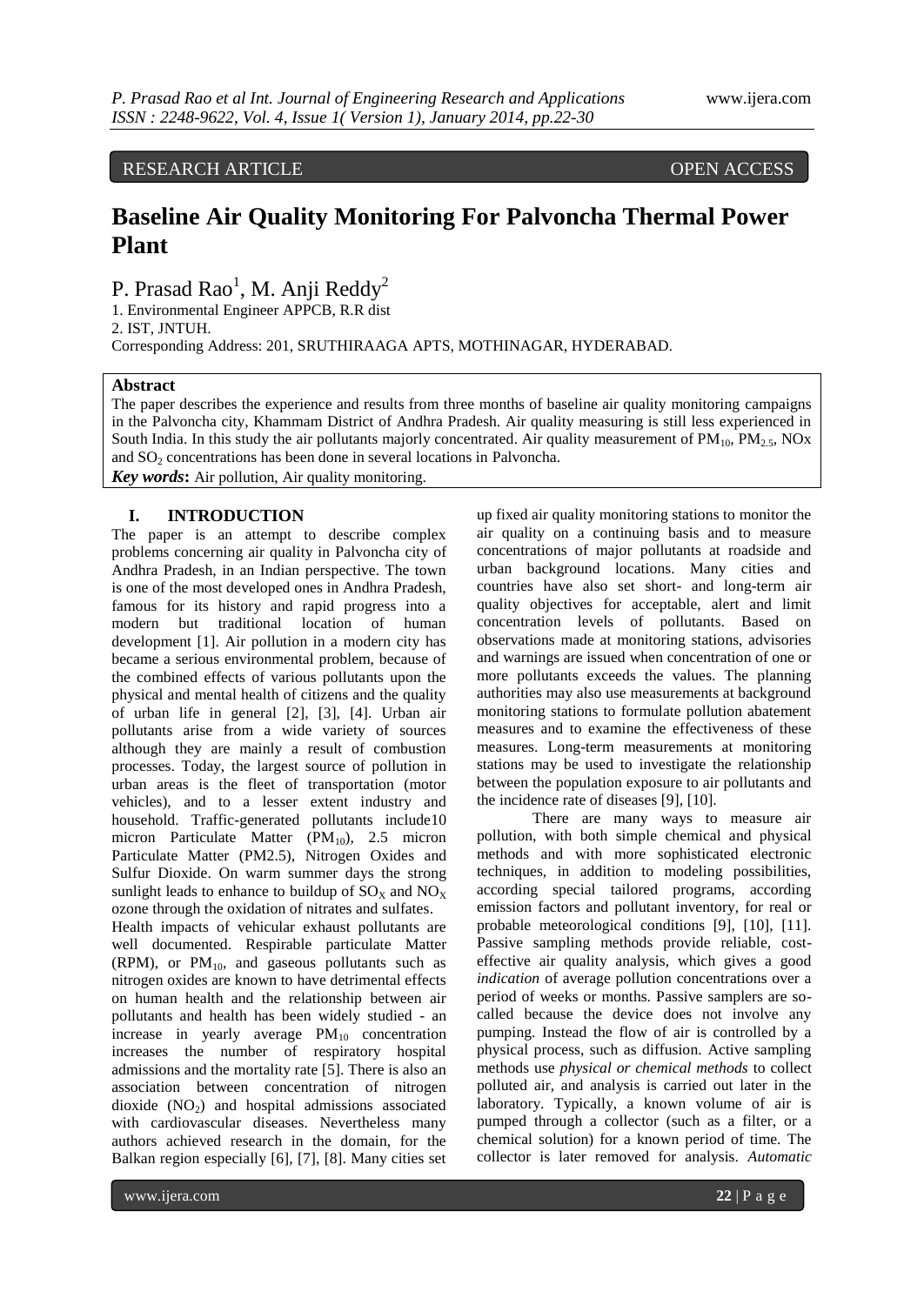*methods* produce high-resolution measurements of hourly pollutant concentrations or better, at a single point. Pollutants analyzed include Nitrogen oxides, Sulfur dioxide, and Particulates. The samples are analyzed using a *variety of methods including spectroscopy*. The sample, once analyzed is downloaded in real-time, providing very accurate information. *Remote optical, long path analyzers* use spectroscopic techniques, make real-time measurements of the concentrations of a range of pollutants. The paper relates to the experience and results from a range of over 90 days of air quality monitoring campaigns in the Palvoncha of Andhra Pradesh, achieved in special selected sites, for which local concern and complain raised: cross roads, industrial areas, and in parks. Research has been carried out in order to detect the effects of the principal polluting sources of the city, and to measure their contribution to the general situation of the air quality. The semi-mobile monitoring station was in operation for a period of 3 months, beginning in March 2013 and ending in May

2013. Air quality measuring is still less experienced in South Asian countries. The APPCB undertook on line experiments Near Thermal power plant project proposed area, using measuring methods, in accordance to the Central Pollution Control Board (CPCB), but also remote controlled open path techniques. The values measured may be analyzed as scientific values for the monitoring periods, on the specific locations, and may be used scientifically to raise alert and interest of the local community and inform the population. The disadvantage of being fixed determines that they measure only in the local area, and only if all are functional in the entire city, might determine an average attested value. If a particular episode or a special site is of concern, only a mobile laboratory, specialized and attested, might perform such relevant data measuring, on line. Air pollutants and meteorological parameters were measured. The ½h mean value was preferred over the regulated 1h mean value in order to capture high peaks of pollution, for better identification of pollution sources and influences. The comparison between measured values and regulated admissible limit values was not a major purpose of this study.

In Andhra Pradesh  $SO_2$  and  $NO_x$  control and air quality analysis have not a traditional approach and presently efforts are notable, direct from the ministry and authorities of resort, agencies, but also independent laboratories, institutes and industrial units.

The  $SO_2$  and  $NO_x$  monitoring equipment at sources is expensive and available only in some major power stations or main polluters, the control of the pollutant emissions at the souse is presently achieved, on a regular program, approved individually the environmental agencies, through direct measurements once per year or in best cases quarterly or monthly.

# **II. EXPERIMENT**

The presented air quality monitoring campaign has been done in 2013 in several locations in Palvoncha.



Figure 1. Location of the Proposed area

During the campaign PM10, PM 2.5,  $SO_2$ and  $NO<sub>x</sub>$  were measured. At the same time the traffic structure has been establish and meteorological parameters recorded (wind speed and direction, air temperature and humidity). All equipments are calibrated at the start of the campaigns with traceable to NIST provided special calibration gases and under strict EN ISO/CEN 17025:2005 quality control specifications.

In figure 2 the conceptual scheme of the air quality monitoring station is presented. All instruments are programmed to measure the pollutants concentration in air continuously, and the output signal is collected and recorded by a data acquisition PC board. All instruments are calibrated with etalon gases, traceable to the station. The monitoring station is equipped with a metrological verified station and the values for wind speed and direction, air temperature, pressure and humidity are continuously measured and recorded.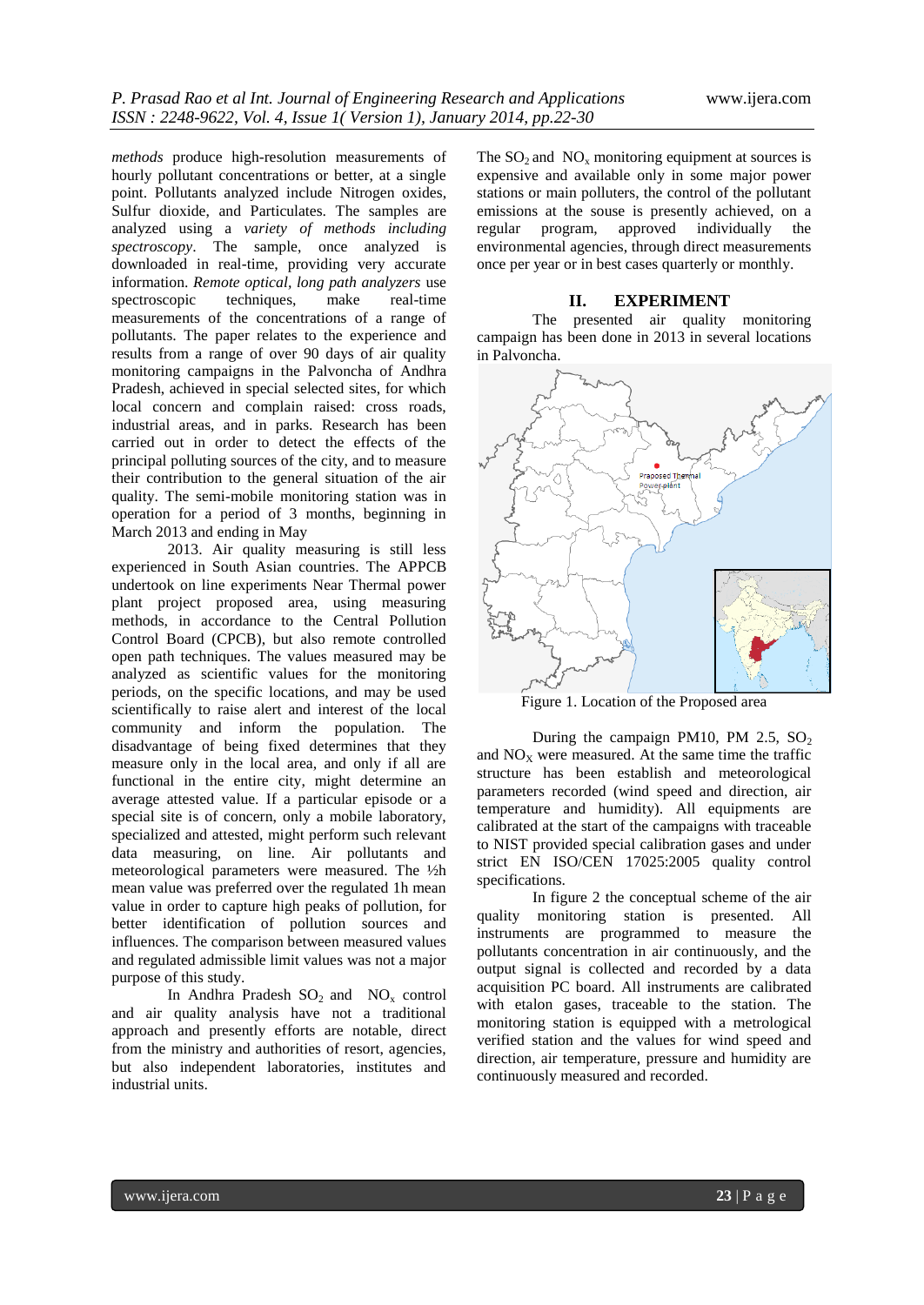

Figure 2. The Schematics of the AQM Mobile Station.

The concentration in air of significant air pollutants is regulated by CPCB directives. The limit values (in reference to normal pressure and 20 °C) for concentration of the pollutants measured are:

| <b>National Ambient Air Quality Standards</b> |                            |                       |                                |  |  |
|-----------------------------------------------|----------------------------|-----------------------|--------------------------------|--|--|
| <b>Pollutant</b>                              | Averaging<br><b>Period</b> | <b>Level</b>          |                                |  |  |
| $PM-10$                                       | 24-hours                   | 150<br>ug/m3          | $4th$ high                     |  |  |
|                                               | 24-hours                   | 35<br>$\frac{ug}{m3}$ | 98 <sup>th</sup><br>percentile |  |  |
| $PM-2.5$                                      | Annual                     | 15.0<br>ug/m3         | Annual<br>average              |  |  |
| Sulfur dioxide<br>(SO2)                       | 1-hour                     | 75<br>ppb             | 99 <sup>th</sup><br>percentile |  |  |
| Nitrogen<br>dioxide (NO2)                     | 1-hour                     | 100<br>ppb            | 98 <sup>th</sup><br>percentile |  |  |
| Ozone                                         | 8-hour                     | 0.075<br>ppm          | $4th$ high                     |  |  |
| Carbon<br>Monoxide                            | 1-hour                     | 35<br>ppm             | $2nd$ high                     |  |  |
| (CO)                                          | 8-hour                     | 9 ppm                 | $2nd$ high                     |  |  |
| Lead                                          | 3-months                   | 0.15<br>ug/m3         | Highest<br>average             |  |  |

# **2.1 Design Network for Ambient Air Quality Monitoring Stations**

The following criterion was taken into account in the design of ambient air quality monitoring network:

The priority area for air monitoring/sampling was identified by considering the predominant wind direction and wind speed,

topography / terrain of the study area, density of population within the region, residential and sensitive areas. Meteorological data at the project site during study period is an essential

requirement for proper interpretation for baseline air quality status and same is also useful in prediction of impacts through mathematical models.

# **2.2 Meteorology Station**

Meteorological study is a crucial part in Environmental Impact Assessment Study. In order to assess the background environmental conditions a weather monitoring station was installed at a height of 3 m above the ground level in the project vicinity for continuous recording of micro meteorological parameters like wind speed, wind direction, cloud cover, rainfall, air temperature and relative humidity. This site is free from hindrance and open from all direction. The collected meteorological data during summer season were analyzed for hourly variation.

The following meteorological parameters were recorded during the study period:

- Wind speed
- Wind direction
- Temperature
- Humidity
- Rainfall
- Cloud Cover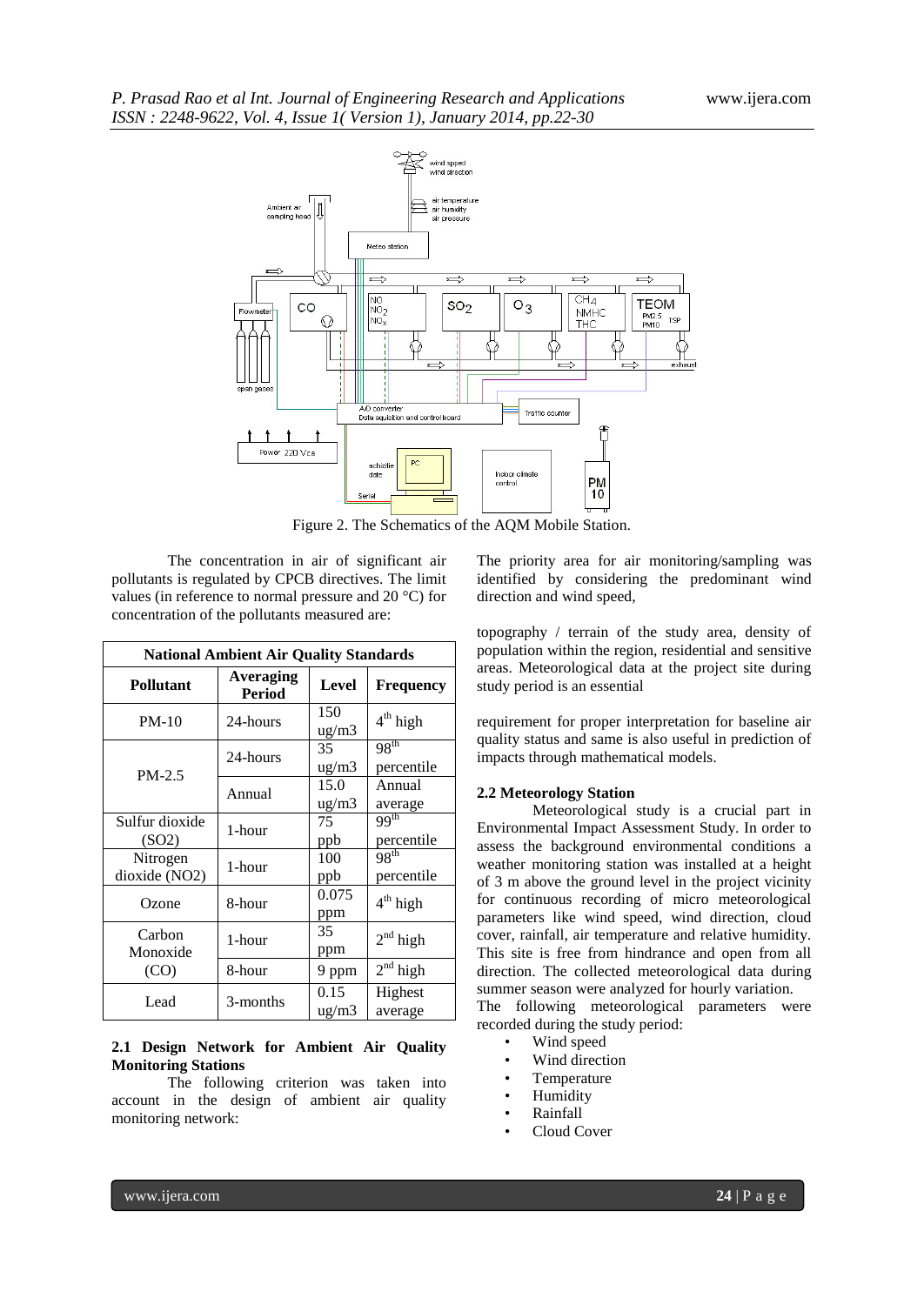#### **2.2.1. Temperature**

Average temperature in the study area varied between 17oC to 43oC during the study period. Mean daily variation of maximum, minimum and average temperature were recorded at site during March-May 2013.

#### **2.2.2. Relative Humidity**

Relative humidity in the study area was found varied between 12 % to 91 %. Mean daily variation of maximum, minimum and average Humidity at site was also recorded.

# **2.2.3. Pressure**

The air pressure in the study area was observed to vary between 1001 hpa to 1016 hpa during March-May 2013. Mean daily variation of maximum, minimum and average Pressure at site was recorded during study period.



**March 2013 of April 2013**



**Figure 5. Wind Rose Diagram of May 2013**

### **2.2.4. Wind Speed**

The wind speed in the study area was observed between Calm to 13.61 m/s. The average wind speed in the area was observed 2.54 m/s. Mean daily variation of maximum, minimum and average Wind speed at site was recorded during study period. **2.2.5. Wind Direction**

# From the wind rose diagram it is observed that predominant wind direction is NW to SE and the windrose diagram 3.1.

#### **2.2.6. Rainfall**

No rainfall observed in the study area during the study period.

#### **2.2.7. Cloud cover**

In the study area, clear weather prevails in most of the time during study period.



**Figure 3. Wind Rose Diagram of Figure 4. Wind Rose Diagram** 

# **2.3 One Season AAQ Data**

Ambient air quality was monitored twice in week for 24 hourly average basis as per standard guidelines of CPPCB and NAAQS. The conventional and project specific parameters such as PM 10 ,PPM 2.5 , Sulphur Dioxide  $(SO<sub>2</sub>)$ , and oxides of nitrogen (NOx), were monitored at different monitoring location around 10 Km radius from the project site during the study period.

# **2.4 Air Monitoring Station**

Overall 4 locations were identified for study of air quality including a station near project site (salt pan) and four in surrounding villages. A North West and south west part of the study area is occupied by mud flats and salt pans. No villages and habitation observed in this portion of the study area.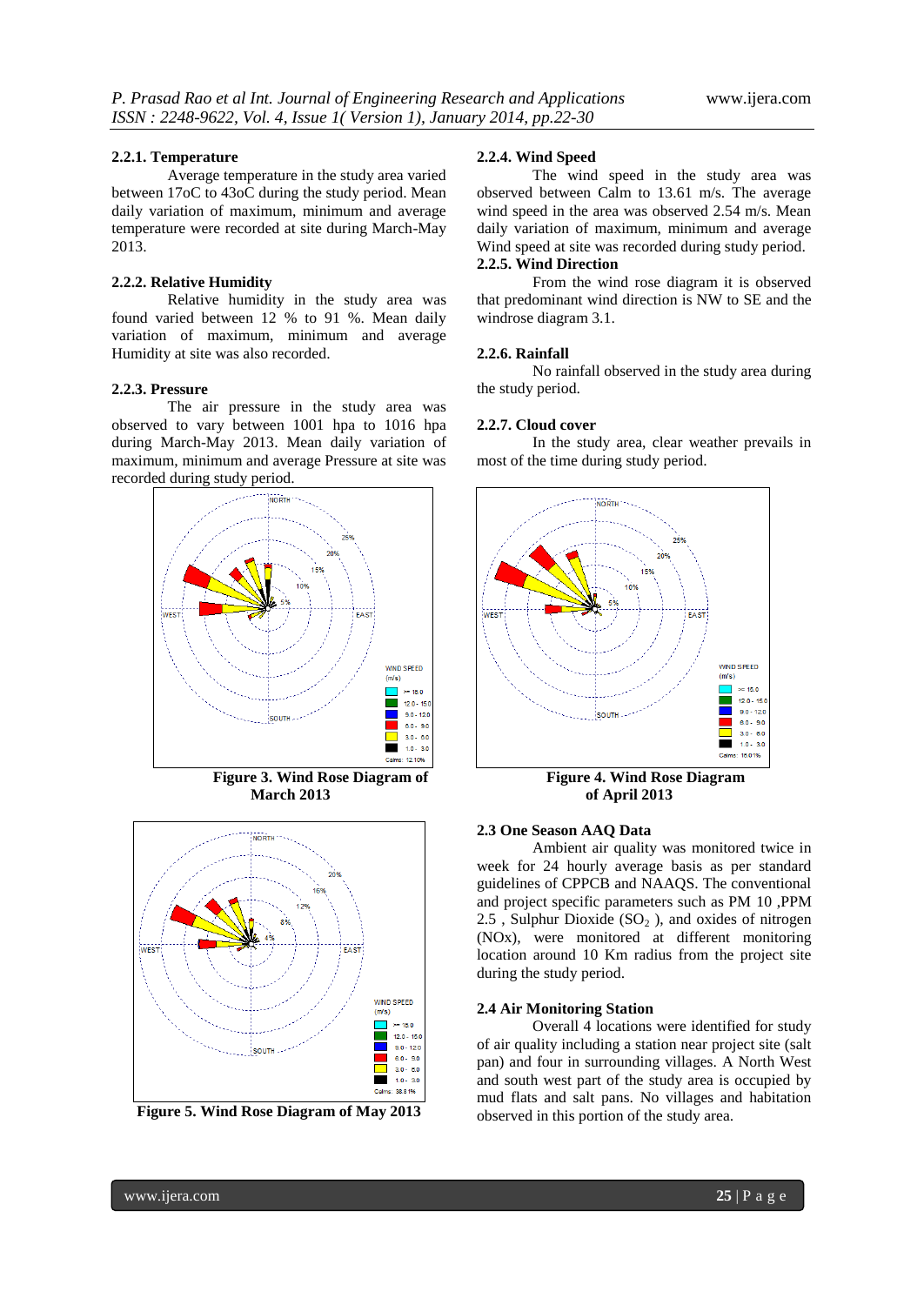

Figure 6. Air sampling locations

Hence the monitoring locations of were selected in the immediate surroundings villages of the project site.

The air monitoring locations were also selected considering the prevailing meteorological condition in the study area, the nearby road networks. The sampling station was placed at a height of minimum 3 mm above the ground level. The air monitoring locations are depicted on the study area map as given below table.

| <b>Village</b>     | <b>Direction</b> | <b>Approx. Aerial Distance</b> | Latitude             | Longitude             |  |
|--------------------|------------------|--------------------------------|----------------------|-----------------------|--|
| Lakshmidevi Temple | NE               | 1.75                           | $17^0$ 36' 58"       | $80^0$ 41' 31"        |  |
| Palvoncha          | <b>SE</b>        | 1.88Km                         | $17^0$ 37' 23"       | $80^042'30''$         |  |
| Somulagudem        | NΕ               | $3.39Km9+$                     | $17^0$ 37' 52"       | $80^0$ 43' 30 "       |  |
| Rangapuram         | EΕ               | $2.3$ Km                       | $17^0$ 37' 34"       | $80^{\circ}$ 45' 44"  |  |
| Jagannatha Puram   | SЕ               | $2.37$ Km                      | $17^{\circ} 36' 21"$ | $80^{\circ} 51' 13''$ |  |
| Thodugudem         | SЕ               | 4.17                           | $17^0$ 35' $15$ "    | $80^{\circ}$ 44' 55"  |  |
| Punukula           | <b>NW</b>        | 6.96 Km                        | $17^0$ 38' 36"       | $80^0 40' 43''$       |  |

# **Table 1. Air monitoring locations**

# **III. Method of Analysis**

The different analysis method used for different pollutants with the minimum detection limit is given in the table below table 2.

| Table 2: Analysis methods and Instrument details |  |  |  |
|--------------------------------------------------|--|--|--|
|--------------------------------------------------|--|--|--|

| S. No          | Name Of<br><b>Parameter</b> | <b>Monitoring</b><br><b>Technique</b>                                       | <b>Detection Limit</b> | <b>Instrument Details</b>                                                                 |
|----------------|-----------------------------|-----------------------------------------------------------------------------|------------------------|-------------------------------------------------------------------------------------------|
|                | <b>PM 10</b>                | IS 5182 (Pt 23)                                                             | $4\mu$ g/m $3$         | Respirable Dust sampler / Weigh<br><b>Balance</b>                                         |
| $\mathfrak{D}$ | PM 2.5                      | IS 5182 (Pt 23)                                                             | $2\mu$ g/m $3$         | Fine Particulate sampler/ Weigh<br><b>Balance</b>                                         |
| 3              | SO <sub>2</sub>             | IS-5182(part 2):2001<br><b>EPA</b> modified West<br>and Gaeke method        | $0.5\mu$ g/m $3$       | Gaseous sampler attached with<br>Respirable Dust sampler Spectro<br>Photometer            |
| $\overline{4}$ | NOx                         | IS-5182(part 6):2006<br>Jacobs – Hochheiser<br>$method - First$<br>revision | $5.5\mu$ g/m $3$       | Gaseous sampler attached with<br>Respirable Dust sampler / UV -<br>VIS Spectro Photometer |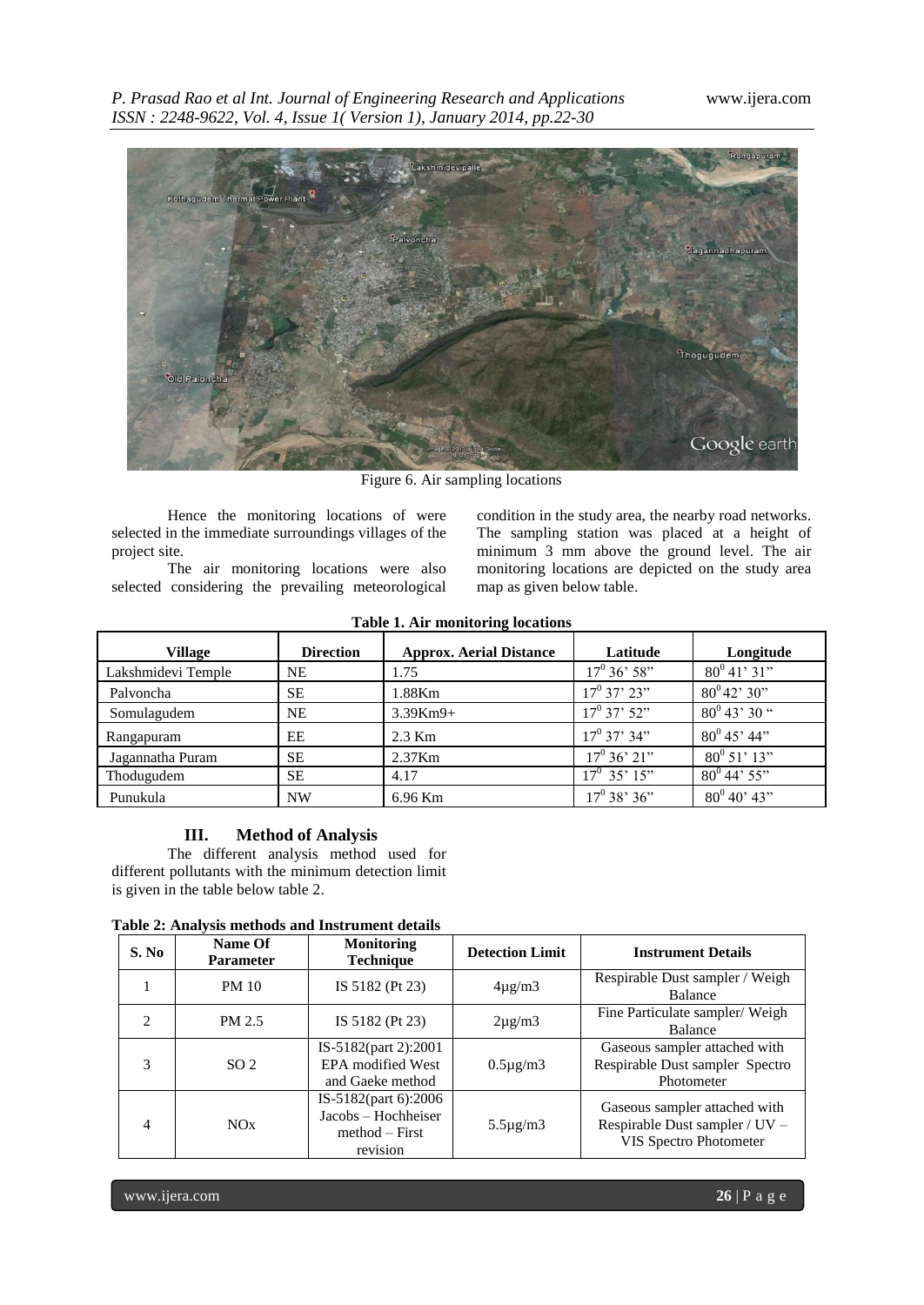# **IV. Results and Discussion:**

The Ambient Air Quality monitoring results are tabulated for the monitored locations and presented in the following sections. The observed 24-hour Minimum, Maximum and average value of PM  $10$ , PM  $2.5$  SO<sub>2</sub>, NO<sub>x</sub>, concentrations have been presented in table 3

| S.No.      | site             | code           |
|------------|------------------|----------------|
|            | NearProject site |                |
| 2          | Location-1       | $\mathfrak{D}$ |
| 3          | Location-2       | 3              |
|            | Location-3       | 4              |
| 5          | Location-4       | 5              |
| $\epsilon$ | Location-5       | 6              |
|            | Location-6       |                |

| <b>Parameter</b><br>s | <b>Observe</b><br>d values | <b>SAMPLING LOCATIONS</b> |                  |                  |                  |                  |                  | <b>CPC</b><br>B<br>limits |     |
|-----------------------|----------------------------|---------------------------|------------------|------------------|------------------|------------------|------------------|---------------------------|-----|
|                       |                            | NearProjec<br>t site      | Locati<br>$on-1$ | Locati<br>$on-2$ | Location<br>$-3$ | Locati<br>$on-4$ | Locati<br>$on-5$ | Locati<br>$on-6$          |     |
| <b>PM10</b>           | Min                        | 51.0                      | 55.3             | 42.0             | 47.0             | 54.8             | 49.0             | 51.0                      | 100 |
|                       | Max                        | 80.0                      | 92.0             | 81.2             | 82.0             | 93.0             | 89.1             | 77.2                      |     |
|                       | Avg                        | 65.6                      | 72.8             | 62.7             | 64.9             | 69.8             | 67.1             | 65.2                      |     |
|                       | 98<br>percentile           | 78.1                      | 91.5             | 78.8             | 78.8             | 89.3             | 85.8             | 77.1                      |     |
|                       | Min                        | 30.6                      | 31.0             | 25.2             | 28.2             | 31.8             | 29.4             | 30.6                      | 60  |
| PM2.5                 | Max                        | 48.0                      | 53.8             | 47.1             | 49.2             | 55.8             | 53.5             | 46.3                      |     |
|                       | Avg                        | 38.6                      | 42.7             | 36.9             | 38.2             | 41.0             | 39.5             | 38.3                      |     |
|                       | 98<br>percentile           | 46.2                      | 52.8             | 46.4             | 46.5             | 52.8             | 51.5             | 45.4                      |     |
| <b>NO<sub>x</sub></b> | Min                        | 10.5                      | 14.7             | 14.6             | 14.6             | 16.2             | 15.8             | 14.8                      | 80  |
|                       | Max                        | 24.2                      | 28.3             | 24.9             | 28.2             | 22.4             | 24.8             | 24.1                      |     |
|                       | Avg                        | 18.0                      | 21.4             | 20.7             | 21.0             | 19.4             | 20.0             | 18.7                      |     |
|                       | 98<br>percentile           | 23.8                      | 27.7             | 24.8             | 27.1             | 22.2             | 24.4             | 23.4                      |     |
| SO <sub>2</sub>       | Min                        | 6.8                       | 7.9              | 7.6              | 8.3              | 6.2              | 7.8              | 7.2                       | 80  |
|                       | Max                        | 15.3                      | 17.2             | 15.4             | 17.9             | 15.6             | 16.9             | 19.5                      |     |
|                       | Avg                        | 10.6                      | 13.6             | 12.0             | 14.1             | 11.6             | 12.9             | 12.0                      |     |
|                       | 98<br>percentile           | 14.7                      | 17.2             | 15.1             | 17.7             | 15.3             | 16.4             | 17.2                      |     |

# **Table 3: Analysis methods and Instrument details**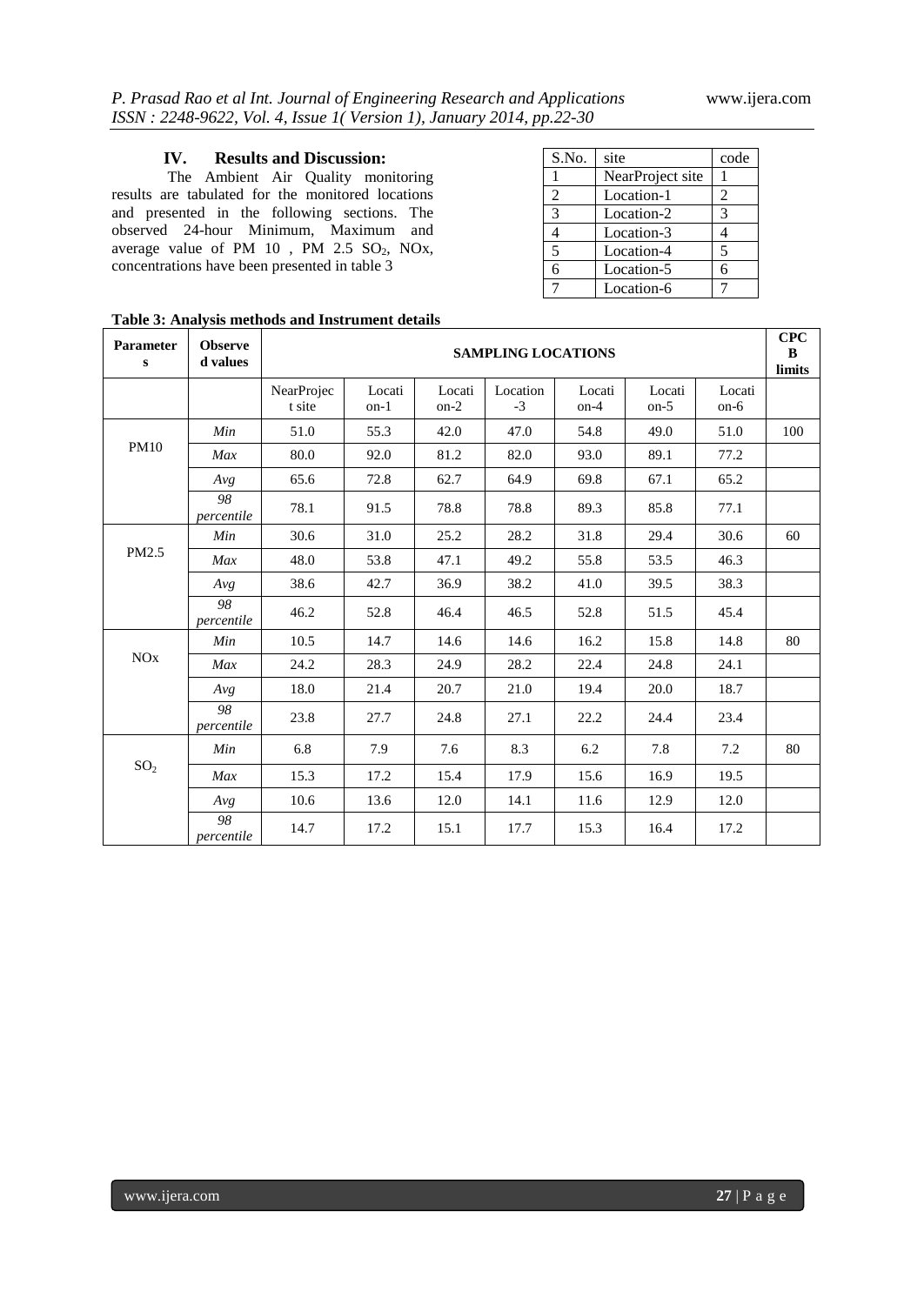# **PM<sup>10</sup>**

The peak PM<sub>10</sub> 24-hours average concentrations in the study area were observed in the range of 42.0 to 93.0μg/m3, with the average mean values in the range of 62.7to 69.8 μg/m<sup>3</sup>. At all locations air quality values were lower than that of the NAAQ standard  $(100 \mu g/m^3)$  (figure 7).



**Figure 7.** Measured Ambient  $PM_{10}$  concentration ( $\mu$ g/m<sup>3</sup>)

# **PM2.5**

The minimum and maximum value for  $PM_{2.5}$  was found between 25.2to 55.8 $\mu$ g/m<sup>3</sup>, with the average values ranges between 36.9 to 42.7 $\mu$ g/m<sup>3</sup> which is lower than that of the NAAQ standard (60  $\mu$ g/m<sup>3</sup>) (figure 8).



# **NO<sup>x</sup>**

The nitrogen oxide concentration in the study area varied between 10.5 to 28.3  $\mu$ g/m<sup>3</sup>, with the mean values in the range of 18.0 to 21.4 $\mu$ g/m<sup>3</sup> which is lower than that of the NAAQ standard (80  $\mu$ g/m<sup>3</sup>) (figure 9).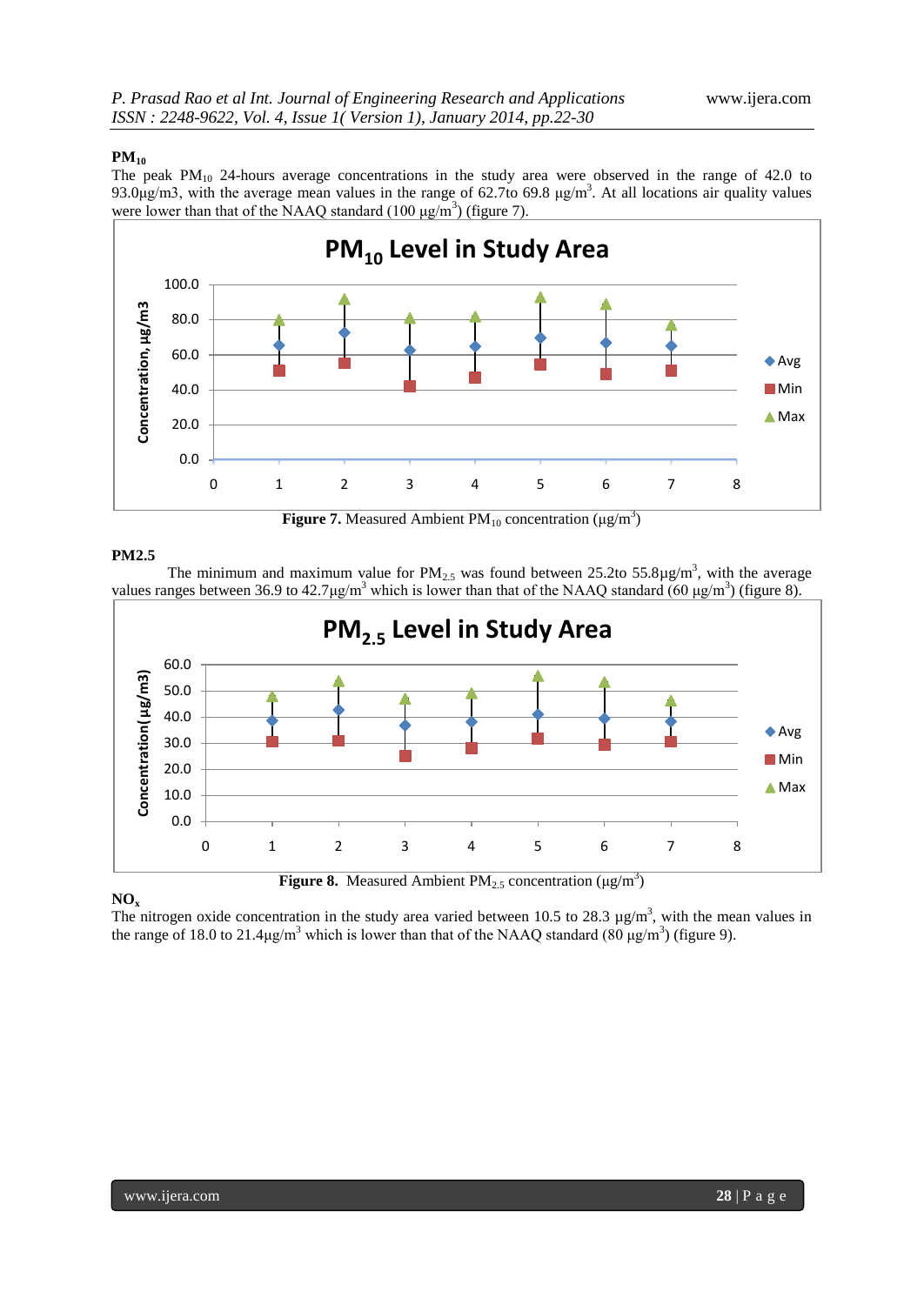

**Figure 9.** Measured Ambient  $NO_X$  concentration  $(\mu g/m^3)$ 

# **SO<sup>2</sup>**

The maximum concentration of sulphur dioxide in the study area was observed as  $19.5\mu g/m<sup>3</sup>$ where as the minimum 6.2  $\mu$ g/m<sup>3</sup> and average value ranges between 10.6 $\mu$ g/m<sup>3</sup> to 14.1  $\mu$ g/m<sup>3</sup> (figure 10).



**Figure 9.** Measured Ambient  $SO_2$  concentration  $(\mu g/m^3)$ 

### **V. Conclusion**

An air quality impact assessment has been conducted for both construction and operational phases of proposed thermal power plant in Andhra Pradesh Reclamation Development Phase I. The fugitive dust assessment for the construction has concluded that watering in all works area during working hours would be required to control the fugitive dust impact. Potential dust impact would be generated from the site clearance, ground excavation, construction of the associated facilities and transportation of soil during the construction phase.

#### **References**

[1] F. Popescu, I. Ionel, C. Ungureanu, *Ambient air quality monitoring in Timisoara. Current situation and perspectives*, Journal of Environmental Protection and Ecology, Vol 10 (1), 1–13, 2009.

- [2] M. Apascaritei, F. Popescu, I. Ionel, *Air pollution level in urban region of Bucharest and in rural region*, SSE'09 Proceedings 11th WSEAS International Conference on Sustainability in Science Engineering, 2009, p. 330.
- [3] D. Patronas, A. Karida, A. Papadopoulou, A Pisiha, K. Xipolitos, G. Kokkinis, K. Vosnaikos, B. Grammatikis, F. Vosniakos, K. Vasdekis, *Air pollution and noise pollution due to traffic in three Greek cities*, Journal of Environmental Protection and Ecology, Year 2009, Book 2, p. 332.
- [4] I. HAIDUC, C. ROBA, L. BOBOS, L. FECHETE-RADU. *Urban aerosols pollution. Case study – Cluj-Napoca city*,